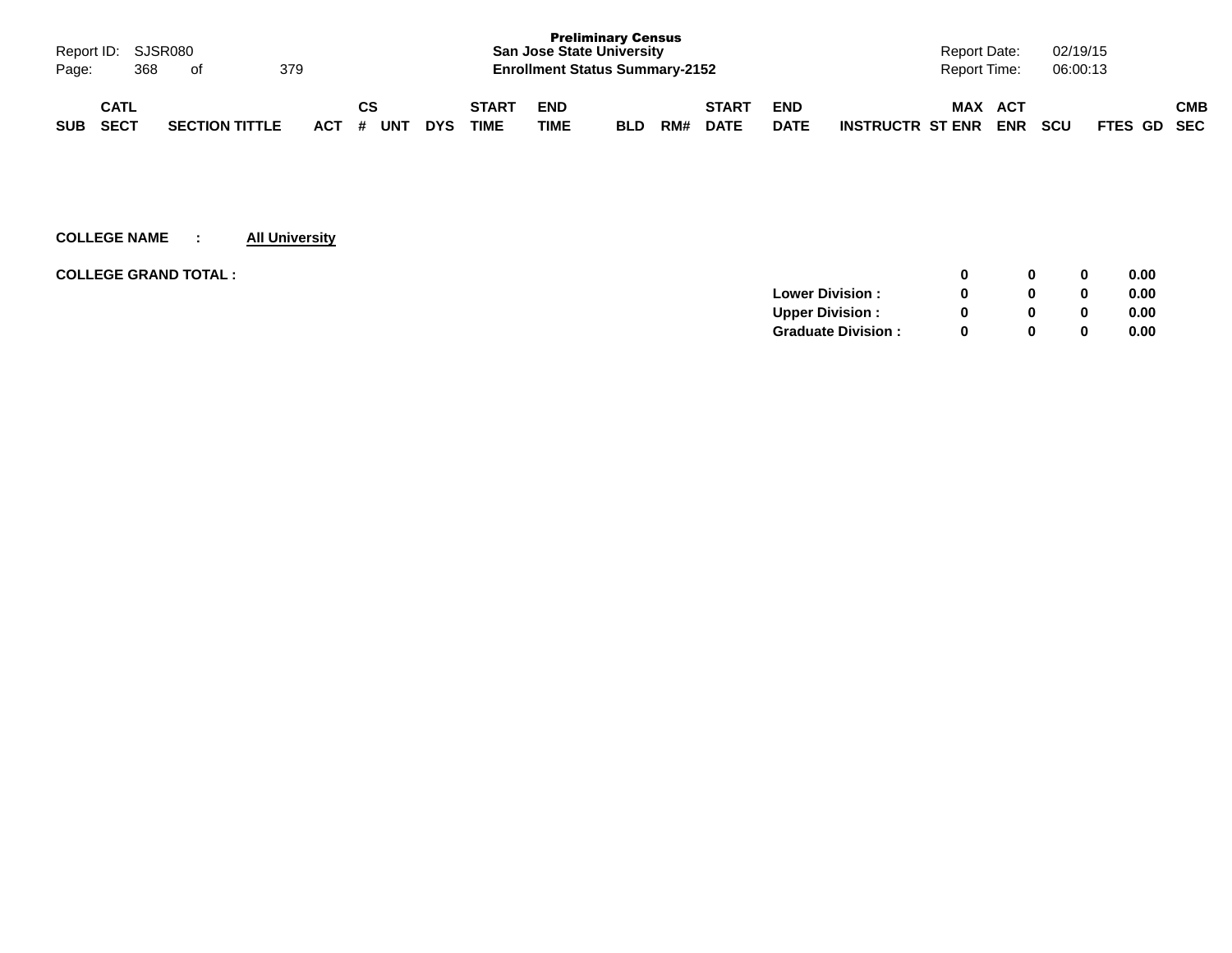| Report ID:<br>Page:      | 372          | SJSR080<br>379<br>οf             |                          |               |            |            |              |             | <b>Preliminary Census</b><br><b>San Jose State University</b><br><b>Enrollment Status Summary-2152</b> |     |              |                      |                                | <b>Report Date:</b><br><b>Report Time:</b> |          |                | 02/19/15<br>06:00:13 |              |                          |            |
|--------------------------|--------------|----------------------------------|--------------------------|---------------|------------|------------|--------------|-------------|--------------------------------------------------------------------------------------------------------|-----|--------------|----------------------|--------------------------------|--------------------------------------------|----------|----------------|----------------------|--------------|--------------------------|------------|
|                          | <b>CATL</b>  |                                  |                          | $\mathsf{cs}$ |            |            | <b>START</b> | <b>END</b>  |                                                                                                        |     | <b>START</b> | <b>END</b>           |                                |                                            |          | MAX ACT        |                      |              |                          | <b>CMB</b> |
| <b>SUB</b>               | <b>SECT</b>  | <b>SECTION TITTLE</b>            | <b>ACT</b>               | #             | <b>UNT</b> | <b>DYS</b> | <b>TIME</b>  | <b>TIME</b> | <b>BLD</b>                                                                                             | RM# | <b>DATE</b>  | <b>DATE</b>          | <b>INSTRUCTR ST ENR</b>        |                                            |          | <b>ENR</b>     | <b>SCU</b>           | FTES GD      |                          | <b>SEC</b> |
| <b>College</b>           |              | <b>All University</b>            |                          |               |            |            |              |             |                                                                                                        |     |              |                      |                                |                                            |          |                |                      |              |                          |            |
|                          | Department : | <b>Intercollegiate Athletics</b> |                          |               |            |            |              |             |                                                                                                        |     |              |                      |                                |                                            |          |                |                      |              |                          |            |
| <b>ATH</b><br><b>ATH</b> | 2101<br>2102 | Baseball-Men<br>Baseball-Men     | <b>ACT</b><br><b>ACT</b> | 18<br>18      | 1.0        | TBA<br>TBA |              |             |                                                                                                        |     | 01/22/15     | 05/13/15<br>05/13/15 | N Enriquez                     | A                                          | 50<br>20 | 32             | 32<br>0              | 2.13<br>0.00 | 0                        |            |
|                          |              |                                  |                          |               | 1.0        |            |              |             |                                                                                                        |     | 01/22/15     |                      | N Enriquez<br>Total:           | A                                          | 70       | 0<br>32        | 32                   | 2.13         | 0                        |            |
| ATH                      | 2S 01        | Skls Dvlo BsBI-Men               | <b>ACT</b>               | 18            | 1.0        | TBA        |              |             |                                                                                                        |     | 01/22/15     | 05/13/15             | N Enriquez                     | A                                          | 50       | 22             | 22                   | 1.47         | 0                        |            |
| <b>ATH</b>               | 2S 02        | Skls Dvlo BsBI-Men               | <b>ACT</b>               | 18            | 1.0        | TBA        |              |             |                                                                                                        |     | 01/22/15     | 05/13/15             | N Enriquez                     | A                                          | 20       | $\overline{1}$ | $\mathbf{1}$         | 0.07         | 0                        |            |
|                          |              |                                  |                          |               |            |            |              |             |                                                                                                        |     |              |                      | Total:                         |                                            | 70       | 23             | 23                   | 1.53         |                          |            |
| ATH                      | 4101         | Basketball-Men                   | ACT                      | 18            | 1.0        | TBA        |              |             |                                                                                                        |     | 01/22/15     | 05/13/15             | M Lepore                       | A                                          | 40       | 13             | 13                   | 0.87         | 0                        |            |
| <b>ATH</b>               | 4102         | Basketball-Men                   | <b>ACT</b>               | 18            | 1.0        | TBA        |              |             |                                                                                                        |     |              | 01/22/15 05/13/15    | M Lepore                       | A                                          | 20       | 0              | 0                    | 0.00         | 0                        |            |
|                          |              |                                  |                          |               |            |            |              |             |                                                                                                        |     |              |                      | Total:                         |                                            | 60       | 13             | 13                   | 0.87         |                          |            |
| ATH                      | 4S 01        | Ski Dvip Bkbl-Men                | ACT                      | 18            | 1.0        | TBA        |              |             |                                                                                                        |     | 01/22/15     | 05/13/15             | M Lepore                       | A                                          | 40       | 6              | 6                    | 0.40         | 0                        |            |
| <b>ATH</b>               | 4S 02        | Skl Dvlp Bkbl-Men                | <b>ACT</b>               | 18            | 1.0        | TBA        |              |             |                                                                                                        |     | 01/22/15     | 05/13/15             | M Lepore                       | A                                          | 20       | 0              | 0                    | 0.00         | 0                        |            |
|                          |              |                                  |                          |               |            |            |              |             |                                                                                                        |     |              |                      | Total:                         |                                            | 60       | 6              | 6                    | 0.40         |                          |            |
| ATH                      | 61 01        | Basketball-Women                 | <b>ACT</b>               | 18            | 1.0        | TBA        |              |             |                                                                                                        |     | 01/22/15     | 05/13/15             | D Muscatell                    | A                                          | 50       | 12             | 12                   | 0.80         | 0                        |            |
| <b>ATH</b>               | 61 02        | Basketball-Women                 | <b>ACT</b>               | 18            | 1.0        | TBA        |              |             |                                                                                                        |     | 01/22/15     | 05/13/15             | D Muscatell                    | A                                          | 20       | 0              | 0                    | 0.00         | 0                        |            |
|                          |              |                                  |                          |               |            |            |              |             |                                                                                                        |     |              |                      | Total:                         |                                            | 70       | 12             | 12                   | 0.80         |                          |            |
| ATH                      | 6S 01        | Skl Dvlop Bkbl-Wo                | <b>ACT</b>               | 18            | 1.0        | TBA        |              |             |                                                                                                        |     | 01/22/15     | 05/13/15             | D Muscatell                    | A                                          | 50       | 5              | 5                    | 0.33         | 0                        |            |
| <b>ATH</b>               | 6S 02        | Ski Dvlop Bkbl-Wo                | <b>ACT</b>               | 18            | 1.0        | TBA        |              |             |                                                                                                        |     |              | 01/22/15 05/13/15    | D Muscatell                    | A                                          | 20       | 0              | 0                    | 0.00         | 0                        |            |
|                          |              |                                  |                          |               |            |            |              |             |                                                                                                        |     |              |                      | Total:                         |                                            | 70       | 5              | 5                    | 0.33         |                          |            |
| ATH                      | 12101        | Football-Men                     | <b>ACT</b>               | 18            | 1.0        | <b>TBA</b> |              |             |                                                                                                        |     | 01/22/15     | 05/13/15             | R Caragher A                   |                                            | 20       | 21             | 21                   | 1.40         | 0                        |            |
| ATH                      | 12102        | Football-Men                     | ACT                      | 18            | 1.0        | <b>TBA</b> |              |             |                                                                                                        |     | 01/22/15     | 05/13/15             | R Caragher                     | A                                          | 20       | 20             | 20                   | 1.33         | 0                        |            |
| ATH                      | 12103        | Football-Men                     | ACT                      | 18            | 1.0        | <b>TBA</b> |              |             |                                                                                                        |     | 01/22/15     | 05/13/15             | R Caragher                     | A                                          | 20       | 26             | 26                   | 1.73         | 0                        |            |
| ATH                      | 12104        | Football-Men                     | <b>ACT</b>               | 18            | 1.0        | <b>TBA</b> |              |             |                                                                                                        |     |              |                      | 01/22/15 05/13/15 R Caragher   | A                                          | 20       | 9              | 9                    | 0.60         | 0                        |            |
| ATH                      | 121 05       | Football-Men                     | ACT                      |               |            | <b>TBA</b> |              |             |                                                                                                        |     |              |                      | 01/22/15 05/13/15 R Caragher A |                                            | 20       | 0              | 0                    | 0.00         | $\mathsf 0$              |            |
| ATH                      | 121 06       | Football-Men                     | ACT 18 1.0               |               |            | TBA        |              |             |                                                                                                        |     |              |                      | 01/22/15 05/13/15 R Caragher A |                                            | 20       | 0              | 0                    | 0.00         | $\overline{\mathbf{0}}$  |            |
| ATH                      | 12107        | Football-Men                     | ACT 18 1.0               |               |            | TBA        |              |             |                                                                                                        |     |              |                      | 01/22/15 05/13/15 R Caragher A |                                            | 20       | 0              | 0                    | 0.00         | $\overline{\phantom{0}}$ |            |
| ATH                      | 12108        | Football-Men                     | ACT 18 1.0               |               |            | TBA        |              |             |                                                                                                        |     |              |                      | 01/22/15 05/13/15 R Caragher A |                                            | 20       | 0              | 0                    | 0.00         | $\overline{\phantom{0}}$ |            |
|                          |              |                                  |                          |               |            |            |              |             |                                                                                                        |     |              |                      | Total:                         |                                            | 160      | 76             | 76                   | 5.07         |                          |            |
| ATH                      | 12S 01       | Skl Dvlp Football                | ACT 18 1.0               |               |            | TBA        |              |             |                                                                                                        |     |              |                      | 01/22/15 05/13/15 R Caragher A |                                            | 20       | 24             | 24                   | 1.60         | $\overline{\phantom{0}}$ |            |
| ATH                      | 12S 02       | Skl Dvlp Football                | ACT 18 1.0               |               |            | TBA        |              |             |                                                                                                        |     |              |                      | 01/22/15 05/13/15 R Caragher A |                                            | 20       | 29             | 29                   | $1.93 \t 0$  |                          |            |
| ATH                      |              | 12S 03 Skl Dvlp Football         | ACT 18 1.0               |               |            | TBA        |              |             |                                                                                                        |     |              |                      | 01/22/15 05/13/15 R Caragher A |                                            | 20       | 9              | 9                    | $0.60 \t 0$  |                          |            |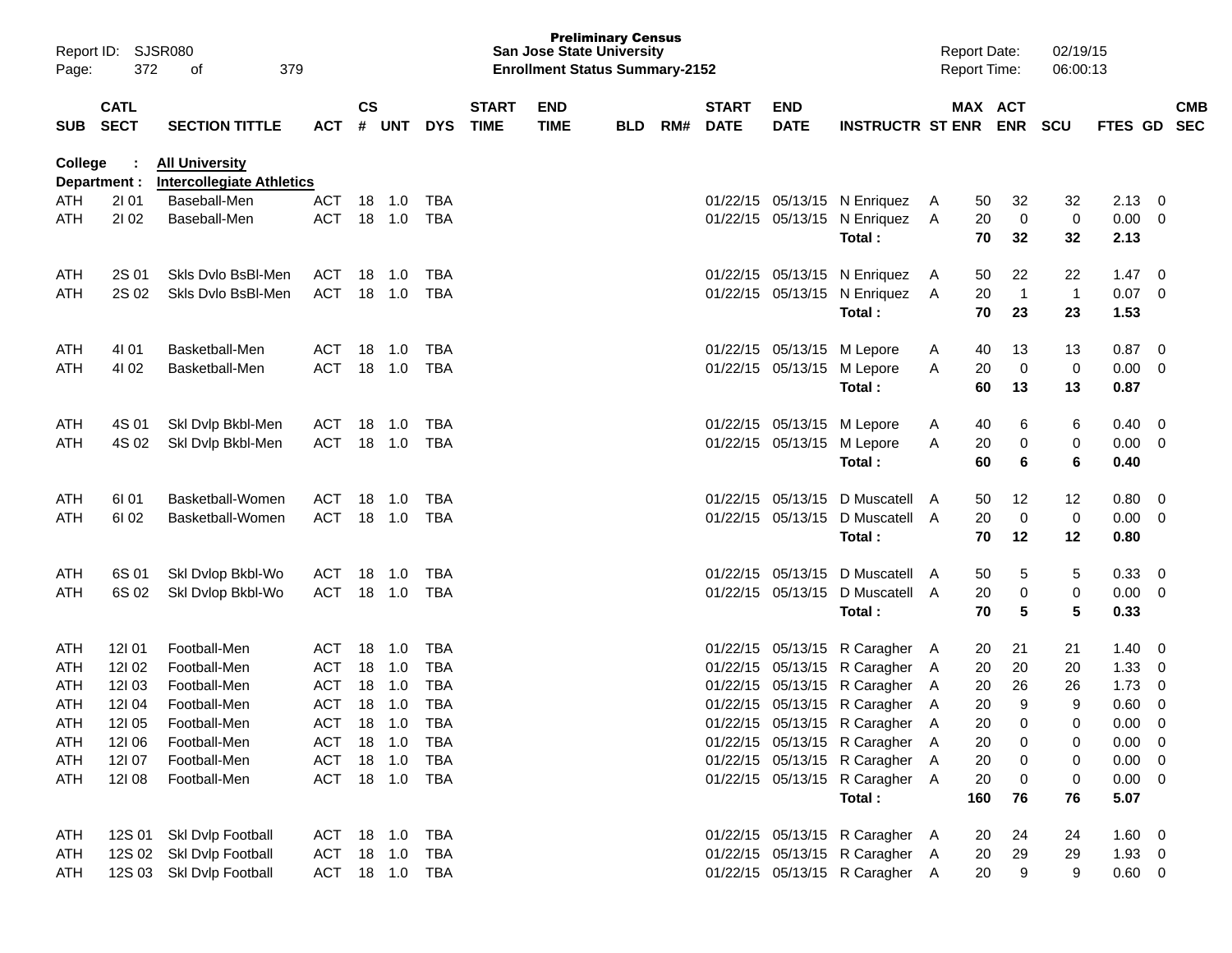| Page:      | Report ID: SJSR080<br>373  | of<br>379                              |                          |                    |                  |                          |                             | <b>San Jose State University</b><br><b>Enrollment Status Summary-2152</b> | <b>Preliminary Census</b> |     |                             |                                        |                                      |   | <b>Report Date:</b><br><b>Report Time:</b> |                              | 02/19/15<br>06:00:13         |                        |                         |
|------------|----------------------------|----------------------------------------|--------------------------|--------------------|------------------|--------------------------|-----------------------------|---------------------------------------------------------------------------|---------------------------|-----|-----------------------------|----------------------------------------|--------------------------------------|---|--------------------------------------------|------------------------------|------------------------------|------------------------|-------------------------|
| <b>SUB</b> | <b>CATL</b><br><b>SECT</b> | <b>SECTION TITTLE</b>                  | <b>ACT</b>               | $\mathsf{cs}$<br># | <b>UNT</b>       | <b>DYS</b>               | <b>START</b><br><b>TIME</b> | <b>END</b><br><b>TIME</b>                                                 | <b>BLD</b>                | RM# | <b>START</b><br><b>DATE</b> | <b>END</b><br><b>DATE</b>              | <b>INSTRUCTR ST ENR ENR</b>          |   | MAX ACT                                    |                              | SCU                          | FTES GD SEC            | <b>CMB</b>              |
| ATH<br>ATH | 12S 04<br>12S 05           | Skl Dvlp Football<br>Skl Dvlp Football | <b>ACT</b><br>ACT        |                    | 18 1.0<br>18 1.0 | <b>TBA</b><br><b>TBA</b> |                             |                                                                           |                           |     |                             | 01/22/15 05/13/15<br>01/22/15 05/13/15 | R Caragher A<br>R Caragher A         |   | 20<br>20                                   | 0<br>0                       | 0<br>0                       | 0.00<br>0.00           | 0<br>0                  |
| ATH<br>ATH | 12S 06<br>12S 07           | Skl Dvlp Football<br>Skl Dvlp Football | <b>ACT</b><br><b>ACT</b> |                    | 18 1.0<br>18 1.0 | <b>TBA</b><br><b>TBA</b> |                             |                                                                           |                           |     |                             | 01/22/15 05/13/15<br>01/22/15 05/13/15 | R Caragher A<br>R Caragher A         |   | 20<br>20                                   | 0<br>0                       | 0<br>0                       | 0.00<br>0.00           | 0<br>0                  |
| ATH        | 12S 08                     | Skl Dvlp Football                      | <b>ACT</b>               |                    | 18 1.0           | <b>TBA</b>               |                             |                                                                           |                           |     |                             | 01/22/15 05/13/15                      | R Caragher A<br>Total:               |   | 20<br>160                                  | 0<br>62                      | 0<br>62                      | 0.00<br>4.13           | $\overline{0}$          |
| ATH        | 14101                      | Golf-Men                               | ACT                      |                    |                  | TBA                      |                             |                                                                           |                           |     |                             | 01/22/15 05/13/15                      | J Kennaday A<br>Total:               |   | 25<br>25                                   | 8<br>8                       | 8<br>8                       | 0.53<br>0.53           | $\overline{\mathbf{0}}$ |
| ATH        | 14S 01                     | Skl Dvlp Golf-Men                      | ACT                      |                    | 19 1.0 TBA       |                          |                             |                                                                           |                           |     |                             | 01/22/15 05/13/15                      | J Kennaday A<br>Total:               |   | 25<br>25                                   | 8<br>8                       | 8<br>8                       | $0.53$ 0<br>0.53       |                         |
| ATH        | 16I 01                     | Golf-Women                             | ACT                      |                    |                  |                          |                             |                                                                           |                           |     |                             | 01/22/15 05/13/15                      | J Dormann<br>Total:                  | A | 25<br>25                                   | 7<br>$\overline{\mathbf{r}}$ | 7<br>$\overline{\mathbf{r}}$ | 0.47<br>0.47           | 0                       |
| ATH        | 16S 01                     | Skl Dvlp Golf-Wo                       | ACT                      |                    |                  | TBA                      |                             |                                                                           |                           |     |                             | 01/22/15 05/13/15                      | D Dormann<br>Total:                  | A | 25<br>25                                   | 5<br>5                       | 5<br>5                       | 0.33 0<br>0.33         |                         |
| ATH        | 20101                      | Gymnastics-Women                       | ACT 19 1.0 TBA           |                    |                  |                          |                             |                                                                           |                           |     |                             | 01/22/15 05/13/15 W Wright             | Total:                               | A | 50<br>50                                   | 18<br>18                     | 18<br>18                     | $1.22$ 1<br>1.22       |                         |
| ATH        | 20S 01                     | Skls Dvlp Gym-Wo                       | ACT                      |                    |                  |                          |                             |                                                                           |                           |     |                             | 01/22/15 05/13/15 W Wright             | Total:                               | A | 20<br>20                                   | 15<br>15                     | 15<br>15                     | $1.00 \t 0$<br>1.00    |                         |
| ATH        | <b>26101</b>               | Tennis-Women                           | ACT                      |                    |                  | TBA                      |                             |                                                                           |                           |     |                             | 01/22/15 05/13/15                      | S Malroux<br>Total:                  | A | 40<br>40                                   | 1<br>$\blacktriangleleft$    | 1<br>$\mathbf{1}$            | 0.07<br>0.07           | 0                       |
| ATH        | 26S 01                     | Skl Dvlp Ten-Wo                        | ACT                      |                    |                  | TBA                      |                             |                                                                           |                           |     |                             | 01/22/15 05/13/15                      | S Malroux<br>Total:                  | A | 40<br>40                                   | 1<br>$\blacktriangleleft$    | 1<br>$\mathbf{1}$            | $0.07 \quad 0$<br>0.07 |                         |
| ATH        |                            | 301 01 Soccer-Men                      | ACT 19 1.0 TBA           |                    |                  |                          |                             |                                                                           |                           |     |                             | 01/22/15 05/13/15 S Tobin              | Total:                               | A | 50<br>50                                   | 16<br>16                     | 16<br>16                     | $1.07 \t 0$<br>1.07    |                         |
| ATH        |                            | 30S 01 Skls Dvlp Soccer                | ACT 19 1.0 TBA           |                    |                  |                          |                             |                                                                           |                           |     |                             | 01/22/15 05/13/15 S Tobin              | Total:                               | A | 50<br>50                                   | 9<br>9                       | 9<br>9                       | $0.60 \t 0$<br>0.60    |                         |
| ATH        |                            | 32I 01 Softball-Women                  | ACT 18 1.0 TBA           |                    |                  |                          |                             |                                                                           |                           |     |                             |                                        | 01/22/15 05/13/15 C Hardee<br>Total: | A | 50<br>50                                   | 18<br>18                     | 18<br>18                     | $1.20 \t 0$<br>1.20    |                         |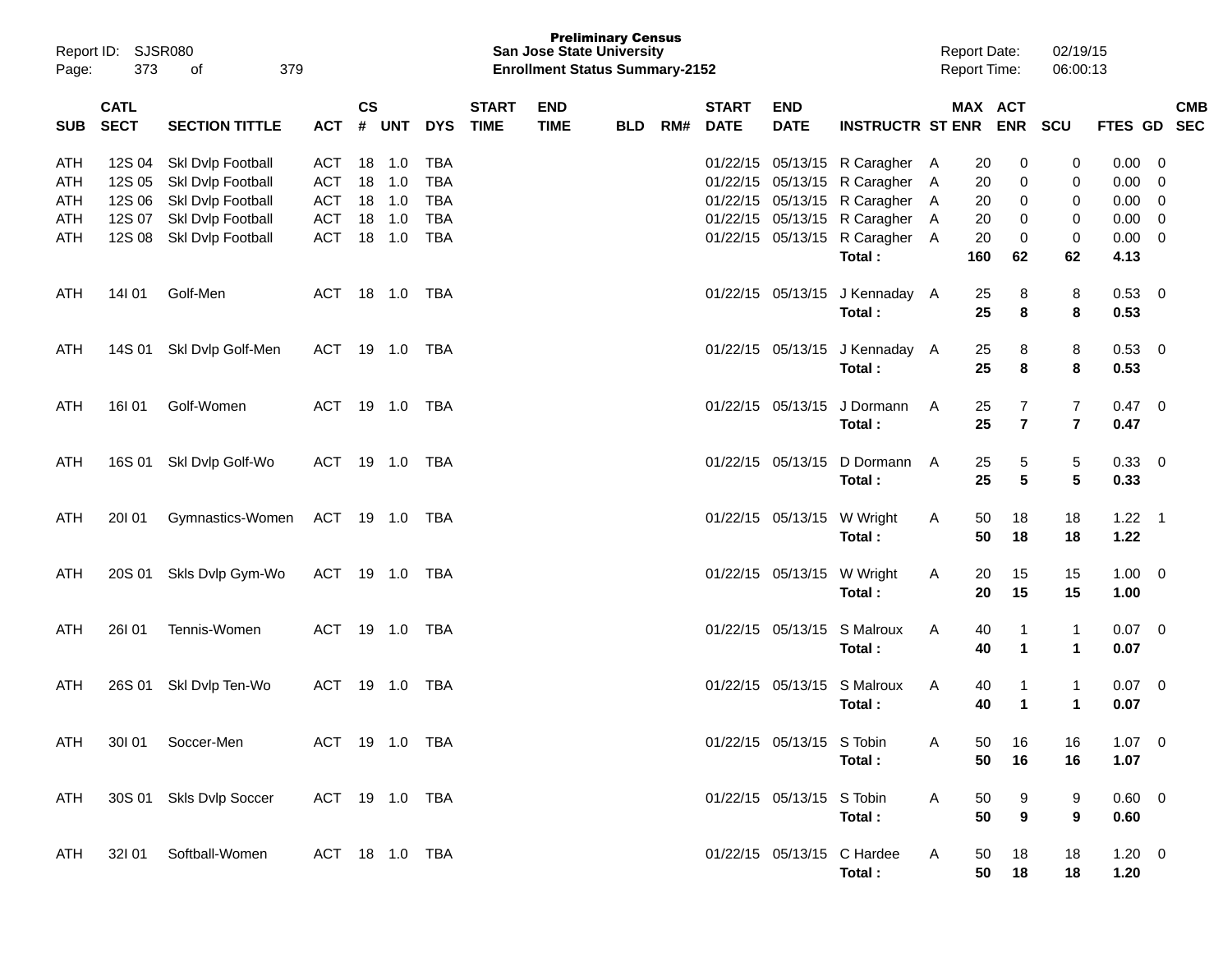| Page: | Report ID: SJSR080<br>374 | of<br>379                 |                |               |        |            |                             | <b>Preliminary Census</b><br><b>San Jose State University</b><br><b>Enrollment Status Summary-2152</b> |            |     |                             |                           |                                            |   | <b>Report Date:</b><br><b>Report Time:</b> |                                  | 02/19/15<br>06:00:13 |                        |            |
|-------|---------------------------|---------------------------|----------------|---------------|--------|------------|-----------------------------|--------------------------------------------------------------------------------------------------------|------------|-----|-----------------------------|---------------------------|--------------------------------------------|---|--------------------------------------------|----------------------------------|----------------------|------------------------|------------|
|       | <b>CATL</b><br>SUB SECT   | <b>SECTION TITTLE</b>     | ACT # UNT DYS  | $\mathsf{cs}$ |        |            | <b>START</b><br><b>TIME</b> | <b>END</b><br><b>TIME</b>                                                                              | <b>BLD</b> | RM# | <b>START</b><br><b>DATE</b> | <b>END</b><br><b>DATE</b> | <b>INSTRUCTR ST ENR ENR</b>                |   | MAX ACT                                    |                                  | <b>SCU</b>           | FTES GD SEC            | <b>CMB</b> |
| ATH   |                           | 32S 01 SkI Dvlp Sftbl Wo  | ACT 18 1.0 TBA |               |        |            |                             |                                                                                                        |            |     |                             |                           | 01/22/15 05/13/15 C Hardee<br>Total:       | A | 50<br>50                                   | 10<br>10                         | 10<br>10             | $0.67$ 0<br>0.67       |            |
| ATH   | 34l 01                    | Swimming-Women            | ACT 19 1.0 TBA |               |        |            |                             |                                                                                                        |            |     |                             |                           | 01/22/15 05/13/15 S Hopkins<br>Total:      | A | 50<br>50                                   | 25<br>25                         | 25<br>25             | $1.67 \t 0$<br>1.67    |            |
| ATH   |                           | 34S 01 Skl Dvlp Swim-Wo   | ACT 19 1.0 TBA |               |        |            |                             |                                                                                                        |            |     |                             |                           | 01/22/15 05/13/15 S Hopkins<br>Total:      | A | 50<br>50                                   | 17<br>17                         | 17<br>17             | $1.13 \ 0$<br>1.13     |            |
| ATH   | 36101                     | Volleyball-Women          | ACT 18 1.0 TBA |               |        |            |                             |                                                                                                        |            |     |                             |                           | 01/22/15 05/13/15 J Shepardson A<br>Total: |   | 50<br>50                                   | $\overline{7}$<br>$\overline{7}$ | 7<br>$\overline{7}$  | $0.47 \quad 0$<br>0.47 |            |
| ATH   |                           | 36S 01 Skls Dvlp Vlybl-Wo | ACT 18 1.0 TBA |               |        |            |                             |                                                                                                        |            |     |                             |                           | 01/22/15 05/13/15 J Shepardson A<br>Total: |   | 20<br>20                                   | 3<br>3                           | 3<br>3               | $0.20 \ 0$<br>0.20     |            |
| ATH   | 421 01                    | <b>Cross Country Wmn</b>  | ACT 18 1.0 TBA |               |        |            |                             |                                                                                                        |            |     |                             | 01/22/15 05/13/15         | K Watson<br>Total:                         | A | 30<br>30                                   | 18<br>18                         | 18<br>18             | $1.20 \t 0$<br>1.20    |            |
| ATH   |                           | 42S 01 Skls Dvlp Crs Ctry | ACT 18 1.0 TBA |               |        |            |                             |                                                                                                        |            |     |                             | 01/22/15 05/13/15         | K Watson<br>Total:                         | A | 30<br>30                                   | 8<br>8                           | 8<br>8               | $0.53 \ 0$<br>0.53     |            |
| ATH   | 44101                     | Soccer Women              | <b>ACT</b>     |               | 18 1.0 | TBA        |                             |                                                                                                        |            |     |                             |                           | 01/22/15 05/13/15 L Hanson<br>Total:       | A | 30<br>30                                   | 12<br>12                         | 12<br>12             | $0.80 \ 0$<br>0.80     |            |
| ATH   |                           | 44S 01 Skls Dvlp Soccer W | ACT 18 1.0 TBA |               |        |            |                             |                                                                                                        |            |     |                             |                           | 01/22/15 05/13/15 L Hanson<br>Total:       | A | 30<br>30                                   | 3<br>3                           | 3<br>3               | $0.20 \ 0$<br>0.20     |            |
| ATH   | 46I 01                    | Water Polo Women          | ACT            |               | 18 1.0 | <b>TBA</b> |                             |                                                                                                        |            |     |                             | 01/22/15 05/13/15 J Bega  | Total:                                     | A | 30<br>30                                   | 12<br>12                         | 12<br>12             | $0.80 \ 0$<br>0.80     |            |
| ATH   |                           | 46S 01 Skls Dvlp Wtr Plo  | ACT 18 1.0 TBA |               |        |            |                             |                                                                                                        |            |     |                             | 01/22/15 05/13/15 J Bega  | Total:                                     | Α | 30<br>30                                   | 9<br>9                           | 9<br>9               | 0.60 0<br>0.60         |            |
| ATH   | 48101                     | Cross Country Men         | ACT 18 1.0 TBA |               |        |            |                             |                                                                                                        |            |     |                             |                           | 01/22/15 05/13/15 K Watson<br>Total:       | A | 20<br>20                                   | 6<br>6                           | 6<br>6               | $0.40 \ 0$<br>0.40     |            |
| ATH   |                           | 48S 01 Skls Dvlp Crs Ctry | ACT 18 1.0 TBA |               |        |            |                             |                                                                                                        |            |     |                             |                           | 01/22/15 05/13/15 K Watson<br>Total:       | Α | 20<br>20                                   | 4<br>4                           | 4<br>4               | $0.27 \t 0$<br>0.27    |            |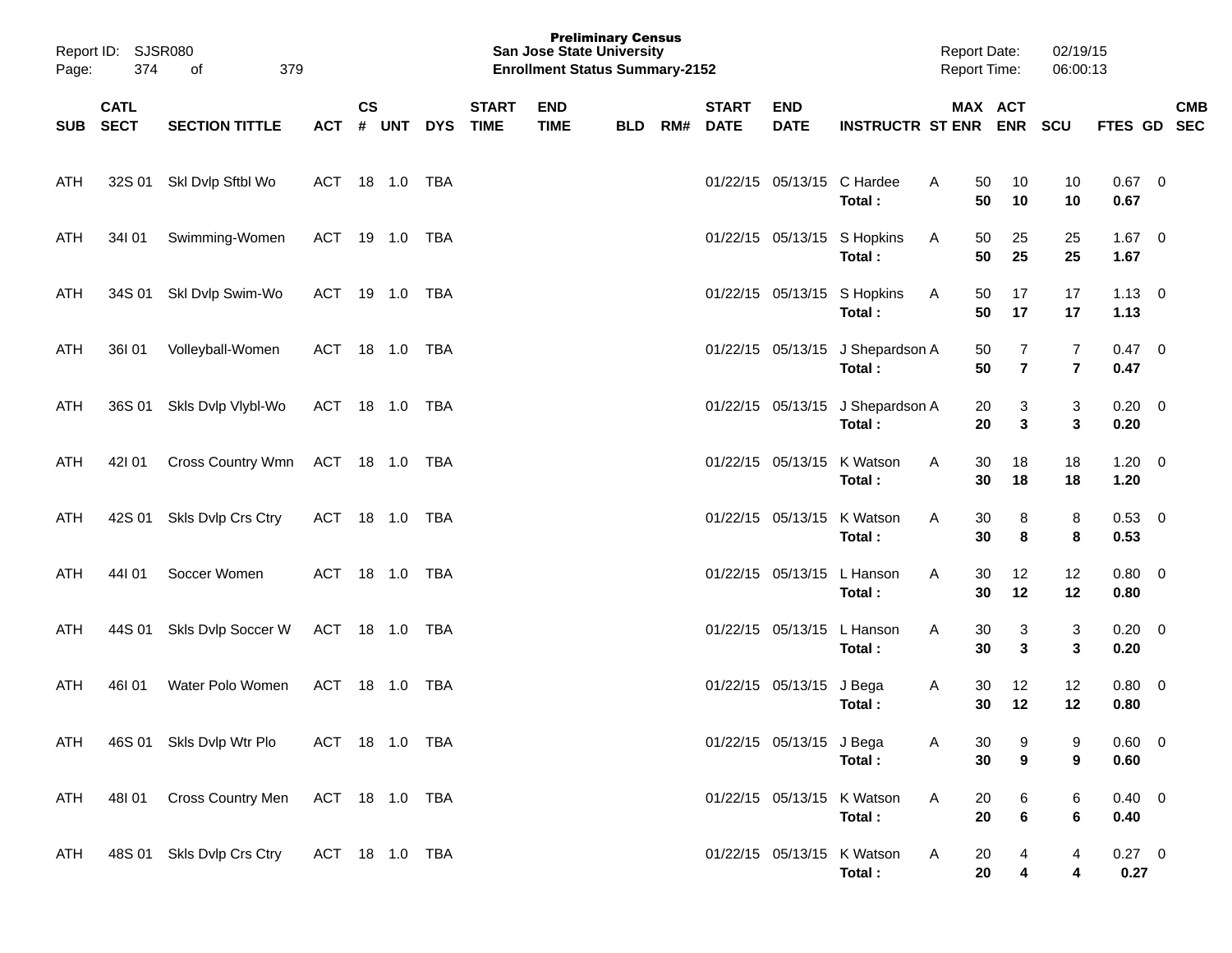| Page:      | Report ID: SJSR080<br>375  | of                    | 379 |         |           |            |                             |                    | <b>Preliminary Census</b><br><b>San Jose State University</b><br><b>Enrollment Status Summary-2152</b> |     |                             |                           |                         | <b>Report Date:</b><br>Report Time: |                   | 02/19/15<br>06:00:13 |             |            |
|------------|----------------------------|-----------------------|-----|---------|-----------|------------|-----------------------------|--------------------|--------------------------------------------------------------------------------------------------------|-----|-----------------------------|---------------------------|-------------------------|-------------------------------------|-------------------|----------------------|-------------|------------|
| <b>SUB</b> | <b>CATL</b><br><b>SECT</b> | <b>SECTION TITTLE</b> |     | $ACT$ # | CS<br>UNT | <b>DYS</b> | <b>START</b><br><b>TIME</b> | <b>END</b><br>TIME | <b>BLD</b>                                                                                             | RM# | <b>START</b><br><b>DATE</b> | <b>END</b><br><b>DATE</b> | <b>INSTRUCTR ST ENR</b> | MAX                                 | ACT<br><b>ENR</b> | <b>SCU</b>           | FTES GD SEC | <b>CMB</b> |

| Department : | <b>Intercollegiate Athletics</b> |  |
|--------------|----------------------------------|--|
|--------------|----------------------------------|--|

| <b>Department:</b> | <b>Intercollegiate Athletics</b> | Department Total:          | 1560 | 469 | 469 | 31.28 |
|--------------------|----------------------------------|----------------------------|------|-----|-----|-------|
|                    |                                  | <b>Lower Division:</b>     | 1560 | 469 | 469 | 31.28 |
|                    |                                  | Upper Division:            |      |     |     | 0.00  |
|                    |                                  | <b>Graduate Division :</b> |      |     |     | 0.00  |
|                    |                                  |                            |      |     |     |       |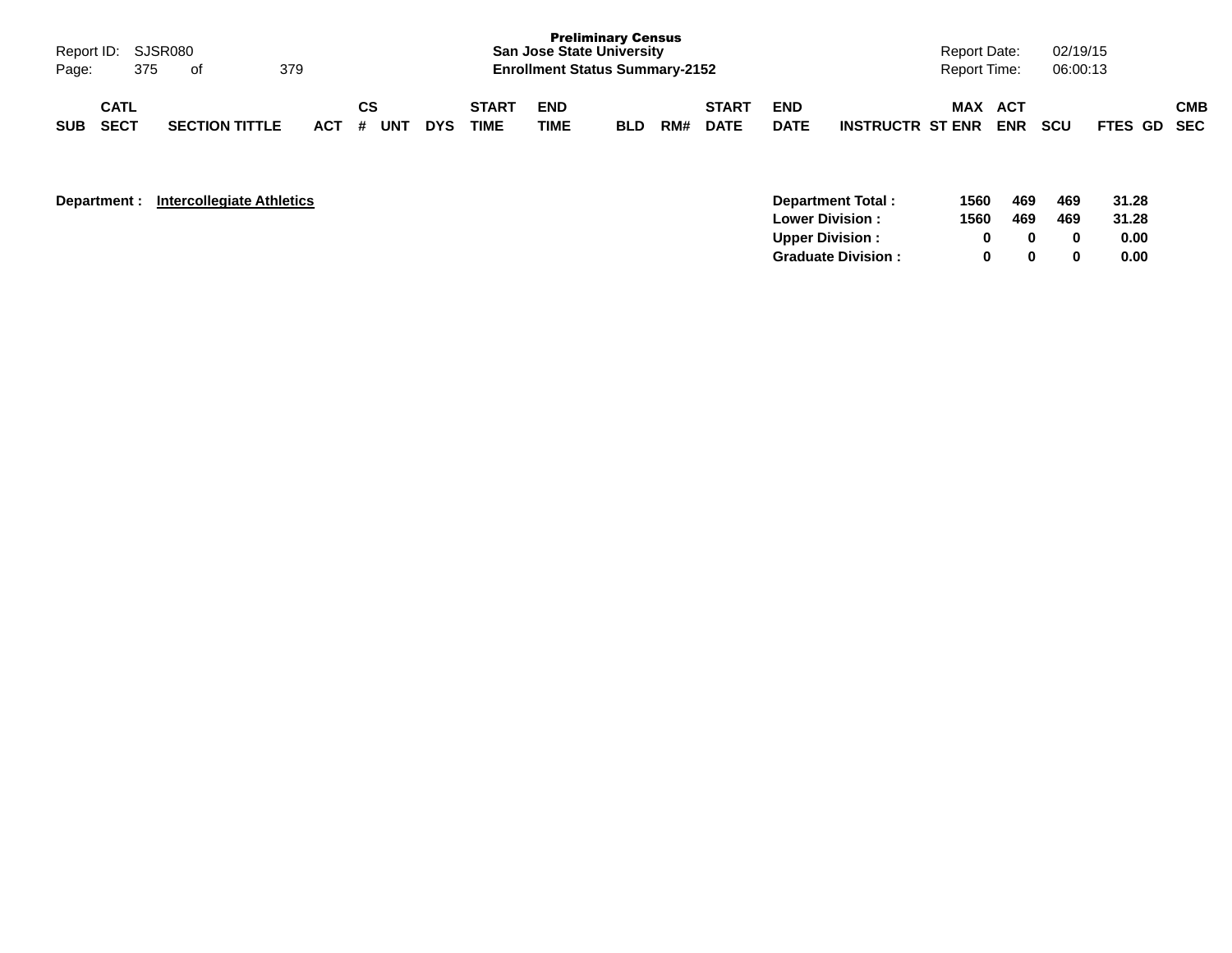| Page:      | Report ID: SJSR080<br>376  | of |                       | 379     |    |     |            |                             | <b>San Jose State University</b><br><b>Enrollment Status Summary-2152</b> | <b>Preliminary Census</b> |     |                             |                           |                         | Report Date:<br><b>Report Time:</b> |                          | 02/19/15<br>06:00:13 |             |     |
|------------|----------------------------|----|-----------------------|---------|----|-----|------------|-----------------------------|---------------------------------------------------------------------------|---------------------------|-----|-----------------------------|---------------------------|-------------------------|-------------------------------------|--------------------------|----------------------|-------------|-----|
| <b>SUB</b> | <b>CATL</b><br><b>SECT</b> |    | <b>SECTION TITTLE</b> | $ACT$ # | СS | UNT | <b>DYS</b> | <b>START</b><br><b>TIME</b> | <b>END</b><br>TIME                                                        | <b>BLD</b>                | RM# | <b>START</b><br><b>DATE</b> | <b>END</b><br><b>DATE</b> | <b>INSTRUCTR ST ENR</b> | <b>MAX</b>                          | <b>ACT</b><br><b>ENR</b> | <b>SCU</b>           | FTES GD SEC | СМВ |

| <b>COLLEGE GRAND TOTAL :</b> |                           | 1560 | 469          | 469 | 31.28 |
|------------------------------|---------------------------|------|--------------|-----|-------|
|                              | <b>Lower Division:</b>    | 1560 | 469          | 469 | 31.28 |
|                              | <b>Upper Division:</b>    |      | 0            |     | 0.00  |
|                              | <b>Graduate Division:</b> | 0    | <sup>0</sup> |     | 0.00  |
|                              |                           |      |              |     |       |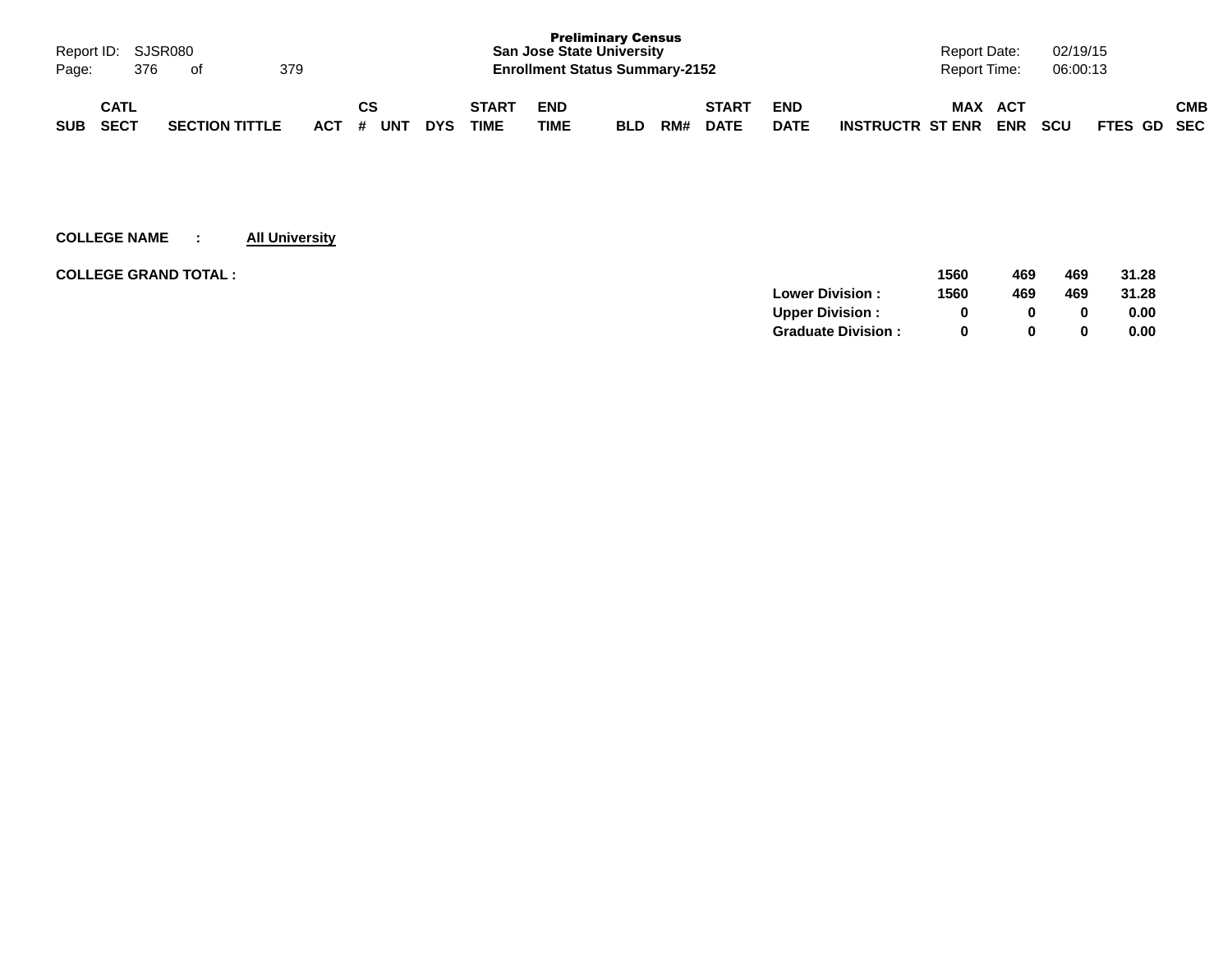| Report ID: SJSR080<br>Page:              | 377 | of                    | 379 |                 |            |                             | <b>San Jose State University</b><br><b>Enrollment Status Summary-2152</b> | <b>Preliminary Census</b> |     |                             |                           | Report Date:<br>Report Time:          |                   | 02/19/15<br>06:00:13 |             |            |
|------------------------------------------|-----|-----------------------|-----|-----------------|------------|-----------------------------|---------------------------------------------------------------------------|---------------------------|-----|-----------------------------|---------------------------|---------------------------------------|-------------------|----------------------|-------------|------------|
| <b>CATL</b><br><b>SECT</b><br><b>SUB</b> |     | <b>SECTION TITTLE</b> |     | CS<br>ACT # UNT | <b>DYS</b> | <b>START</b><br><b>TIME</b> | <b>END</b><br>TIME                                                        | <b>BLD</b>                | RM# | <b>START</b><br><b>DATE</b> | <b>END</b><br><b>DATE</b> | <b>MAX</b><br><b>INSTRUCTR ST ENR</b> | ACT<br><b>ENR</b> | <b>SCU</b>           | FTES GD SEC | <b>CMB</b> |

| <b>COLLEGE GRAND TOTAL :</b> |                           |   | 0 | 0.00 |
|------------------------------|---------------------------|---|---|------|
|                              | <b>Lower Division:</b>    |   | 0 | 0.00 |
|                              | <b>Upper Division:</b>    |   | 0 | 0.00 |
|                              | <b>Graduate Division:</b> | n | 0 | 0.00 |
|                              |                           |   |   |      |